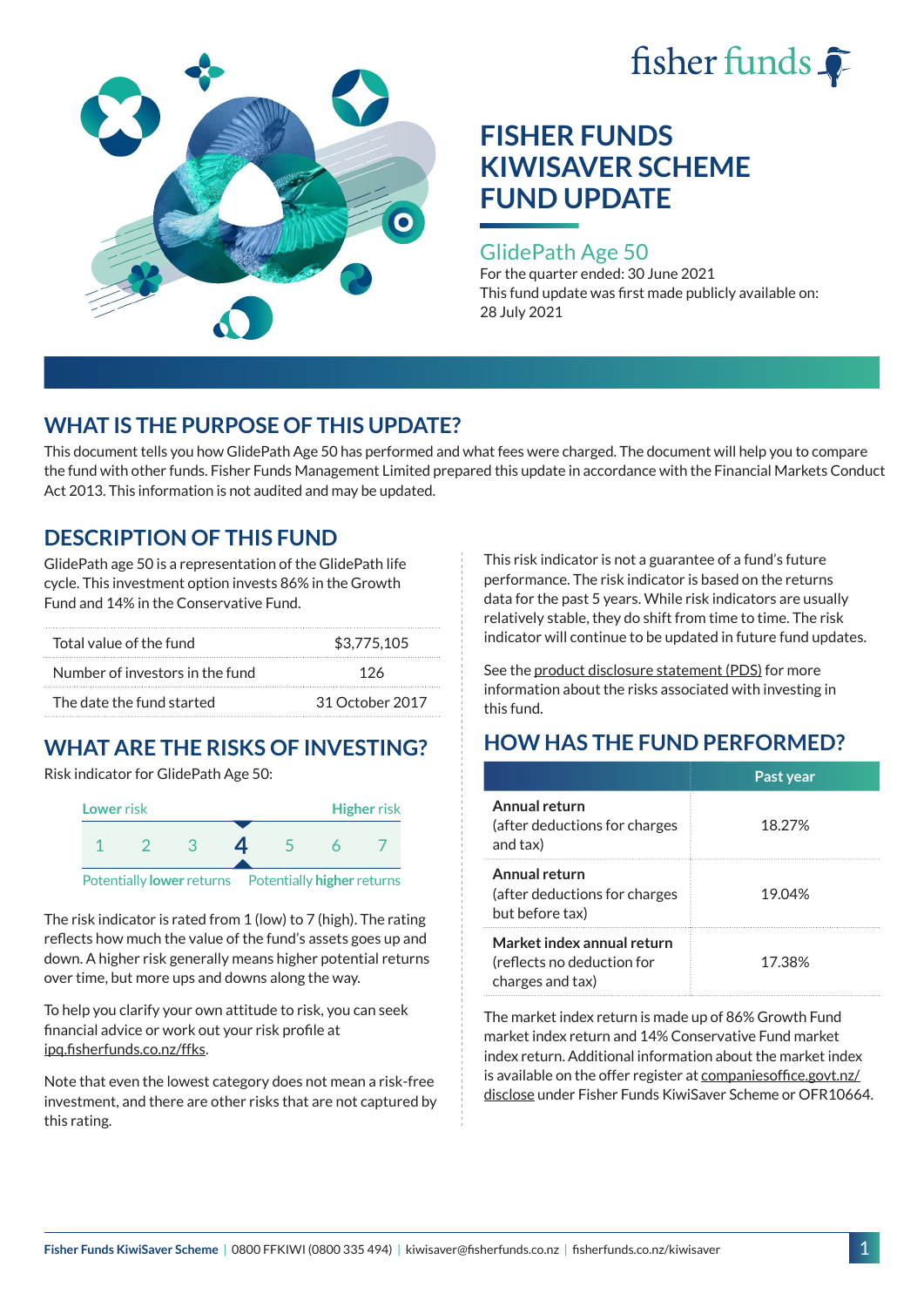# **ANNUAL RETURN GRAPH**



This shows the return after fund charges and tax for each year ending 31 March since the fund started. The last bar shows the average annual return since the fund started, up to 30 June 2021.

**Important:** This does not tell you how the fund will perform in the future.

Returns in this update are after tax at the highest prescribed investor rate (PIR) of tax for an individual New Zealand resident. Your tax may be lower. The market index return reflects no deduction for charges and tax.

### **WHAT FEES ARE INVESTORS CHARGED?**

Investors in GlidePath Age 50 are charged fund charges that include GST. In the year to 31 March 2021 these were:

|                                                | % of net asset value   |
|------------------------------------------------|------------------------|
| <b>Total fund charges</b>                      | 2.29%                  |
| Which are made up of:                          |                        |
| Total management and<br>administration charges | 1.02%                  |
| Including:                                     |                        |
| Manager's basic fee                            | 0.94%                  |
| Other management and<br>administration charges | 0.08%                  |
| Total performance-based fees <sup>1</sup>      | 1.27%                  |
| <b>Other charges:</b>                          | \$ amount per investor |
| Annual account fee                             | \$23                   |

Small differences in fees and charges can have a big impact on your investment over the long term.

### **EXAMPLE OF HOW THIS APPLIES TO AN INVESTOR**

Sarah had \$10,000 in the fund at the start of the year and did not make any further contributions. At the end of the year, Sarah received a return after fund charges were deducted of \$1,827 (that is 18.27% of her initial \$10,000). Sarah also paid \$23.40 in other charges. This gives Sarah a total return after tax of \$1,803.60 for the year.

# **WHAT DOES THE FUND INVEST IN?**

#### **Actual investment mix**

This shows the types of assets that the fund invests in.



### **Target investment mix**

This shows the mix of assets that the fund generally intends to invest in.